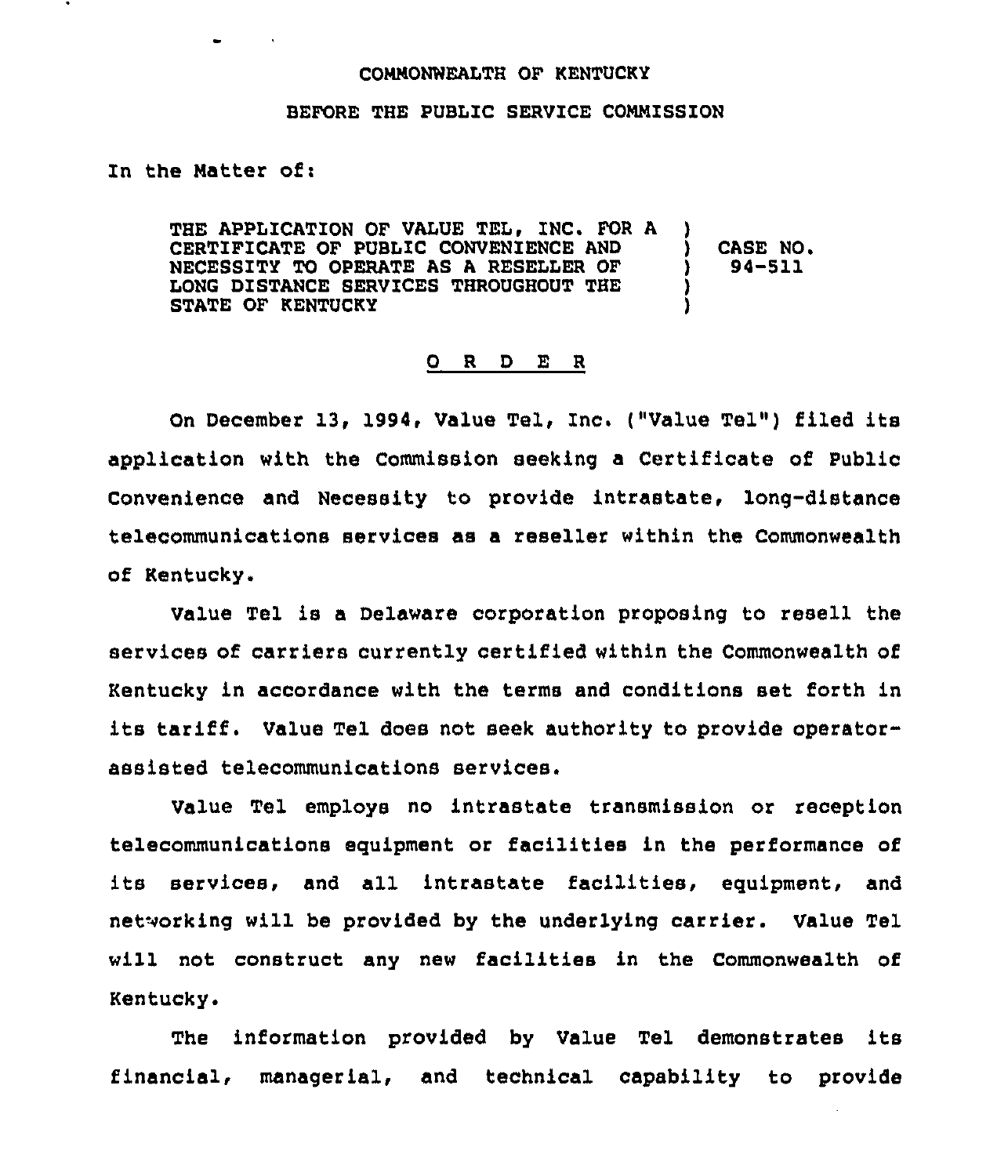intrastate, long-distance telecommunications service. The proposed rates filed December 13, 1994 should be approved as the fair, just, and reasonable rates to be charged, and the Value Tel tariff should be accepted with the following modificationsr

 $\mathbf{v} = \mathbf{v} \times \mathbf{v}$  . We set

l. Paragraph 2.7.6.F discusses "charges associated with disconnection and reconnection of service." These charges must be defined and the amounts stated in the rates section of the tariff.

2, The billing format to be used by Value Tel must be included in its tariff in accordance with 807 KAR 5:006, Section 6(3).

The Commission, having considered the application, the information provided by Value Tel, and being otherwise sufficiently advised, HEREBY ORDERB thati

1. Value Tel be and it hereby is granted authority to provide intrastate, long-distance telecommunications services within the Commonwealth of Kentucky on and after the date of this Order.

2. Value Tel shall comply with the provisions of the Orders in Administrative Case No. 323.<sup>1</sup>

Value Tel's authority to provide service in this Commonwealth is strictly limited to those services described in this Order and Value Tel's application.

 $\mathbf{1}$ Administrative Case No. 323, An Inquiry Into IntraLATA Toll of IntraLATA Calls by Interexchange Carriers, and WATS Jurisdictionality, Phase I, Order dated May 6, 1991.